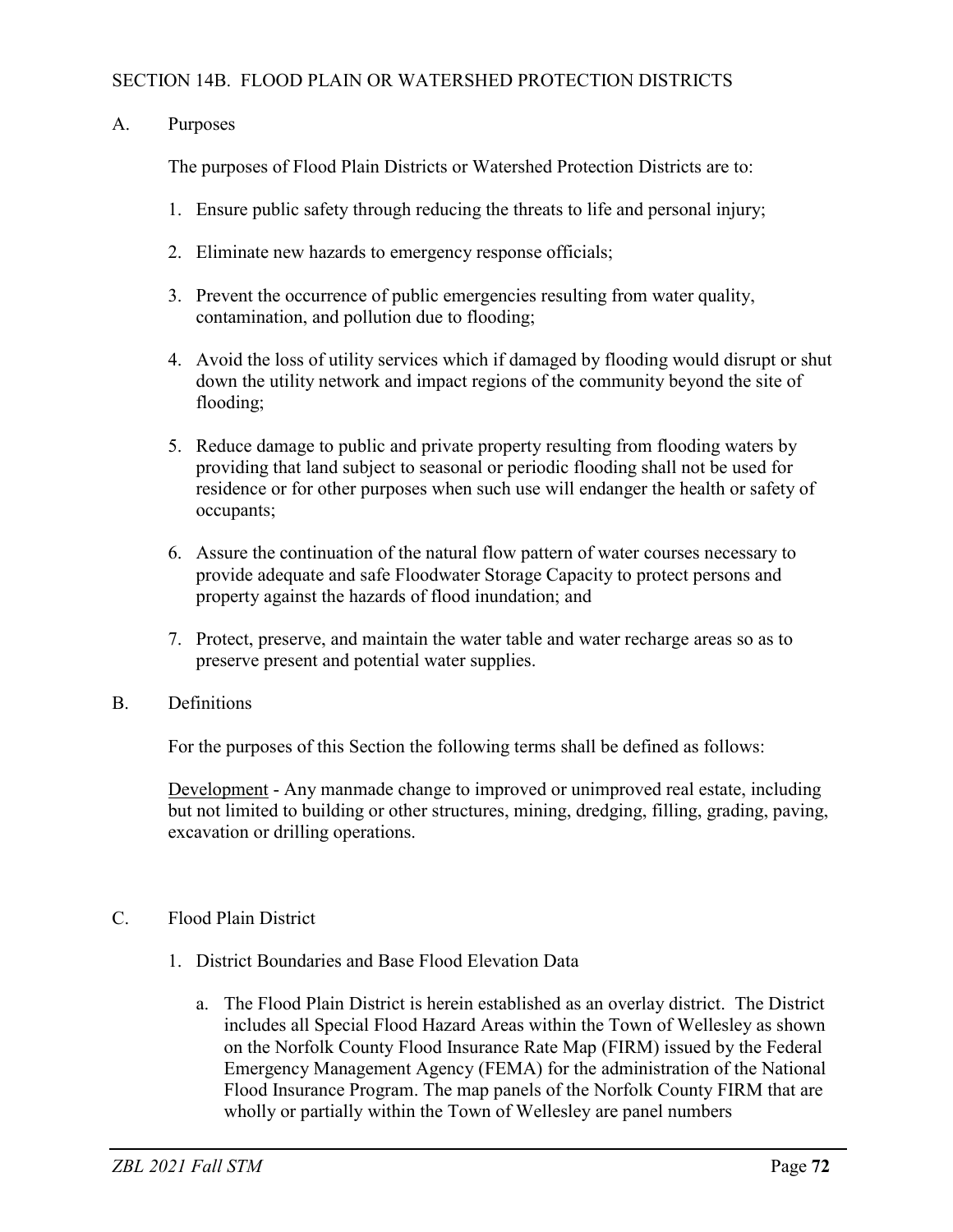25021C0004E, 25021C0008E, 25021C0009E, 25021C0012E, 25021C0014E, 25021C0016E, 25021C0017E, 25021C0018E, 25021C0028E, and 25021C0036E. The exact boundaries of the District may be defined by the 100-year base flood elevations shown on the FIRM dated July 17, 2012 and further defined by Norfolk County Flood Insurance Study (FIS) report dated July 17, 2012 are incorporated herein by reference and are on file with the Town Clerk, Planning Board, Inspector of Buildings, and Wetlands Protection Committee.

- b. Base Flood Elevation Data. In Zones A and AE, along watercourses that have not had a regulatory Floodway designated, the best available Federal, State, local, or other data shall be used to prohibit encroachments in Floodways which would result in any increase in flood levels within the community during the occurrence of the base flood discharge.
- 2. Notification of Watercourse Alteration
	- a. In a riverine situation, the Planning Director shall notify the following of any alteration or relocation of a watercourse:
		- i. Abutting communities
		- ii. The National Flood Insurance Program State Coordinator
		- iii. The National Flood Insurance Program, Regional Program Specialist
- D. Watershed Protection District
	- 1. District Boundaries
	- 2. The Watershed Protection District is herein established as an overlay district.
- E. Exemption

To further protect persons and property now subject to flooding, all residential, commercial, industrial, and business buildings existing in Flood Plain or Watershed Protection Districts may be repaired, rebuilt, modified or flood-proofed in a manner which would not increase ground coverage, and any building or structure for which either a building permit was issued, or a notice of intent under Chapter 131, Section 40 of the Massachusetts General laws*,* was filed, prior to March 20, 1974, may be constructed and built in accordance with plans as lawfully approved and thereafter may be repaired, rebuilt, modified or flood-proofed in a manner which would not increase ground coverage.

- F. Regulations and Restrictions
	- 1. General Restrictions:
		- a. In Flood Plain or Watershed Protection Districts, except as provided in Section 14B.E*.* above, and except as provided in Section 14B.F.2. below, no new building or structure shall be constructed or used in whole or in part, and no existing building or structure lying wholly within a designated Flood Plain or Watershed Protection District shall be altered, enlarged, reconstructed or used in a manner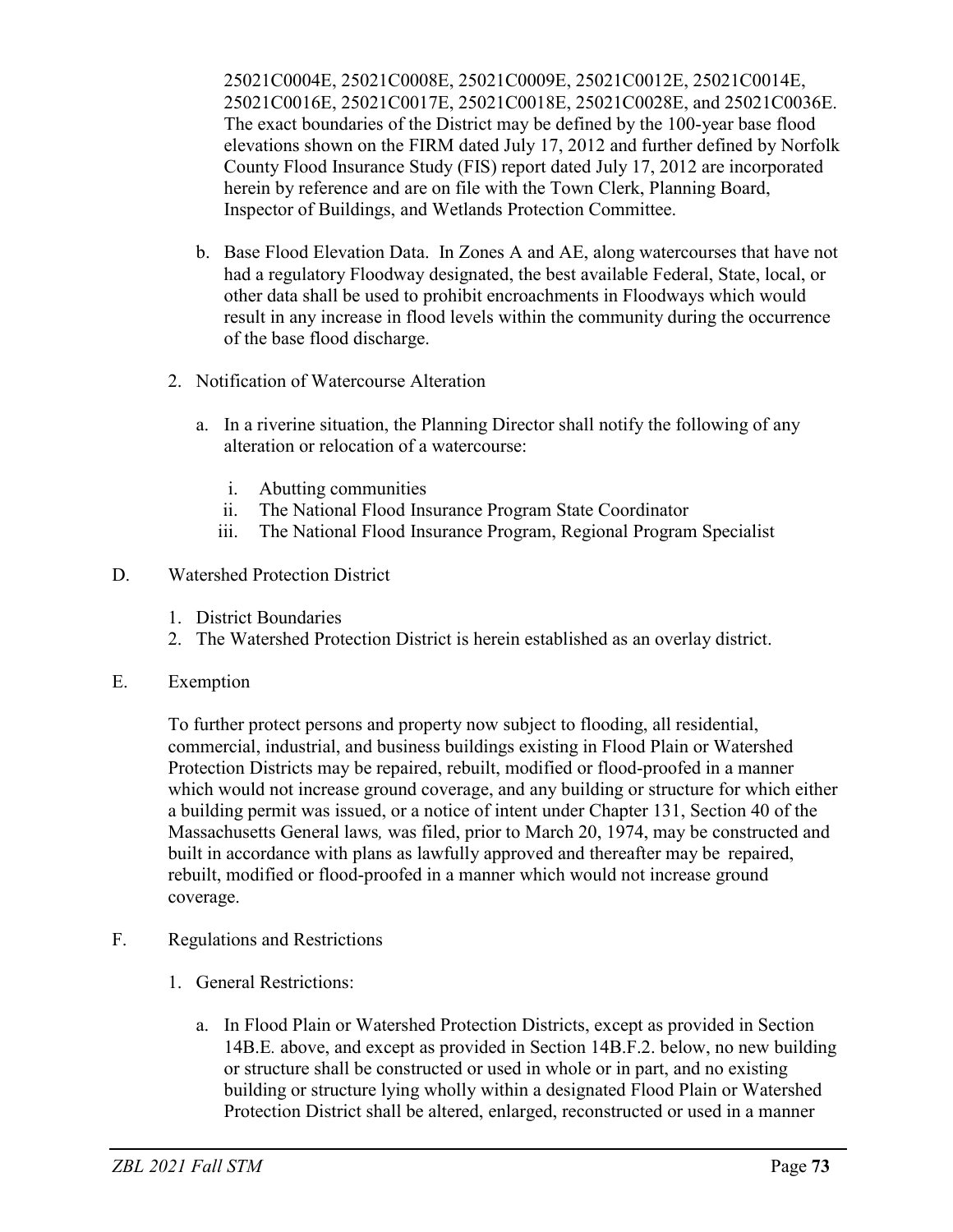which would increase ground coverage within the Flood Plain or Watershed Protection District; no dumping of trash, rubbish garbage, junk or other waste materials shall be permitted; no filling, dumping, excavating, removal or transfer of gravel, sand, loam, or other material which will restrict floodwater flow or reduce the flood water storage capacity shall be permitted, except the surfacing or resurfacing of any existing parking area.

- b. All development in the Flood Plain or Watershed Protection District, including structural and non-structural activities, whether permitted by right or by special permit must be in compliance with Chapter 131, Section 40 of the Massachusetts General Laws and the following:
	- i. Sections of the Massachusetts State Building Code (780 CMR) which address floodplain and coastal high hazard areas;
	- ii. Wetlands Protection Regulations, Department of Environmental Protection (310 CMR 10.00);
	- iii. Inland Wetlands Restriction, Department of Environmental Protection (310 CMR 13.00); and
	- iv. Minimum Requirements for the Subsurface Disposal of Sanitary Sewage, Department of Environmental Protection (310 CMR 15, Title 5).
- c. The portion of any lot delineated as being within a Flood Plain or Watershed Protection District may be used to meet the area and yard requirements for the district in which the remainder of the lot is situated.
- 2. Permitted Uses
	- a. Use of any woodland, grassland, wetland, or agricultural use of land or water, not requiring filling or excavating shall be permitted such as:
		- i. Farming, grazing, and horticulture;
		- ii. Forestry and nursery uses;
		- iii. Conservation of water, plants, wildlife; and
		- iv. Wildlife management areas, foot, bicycle, and/or horse paths.
	- b. The Special Permit Granting Authority may give permission, as hereinafter provided in Section 25 and subject to the provisions of Section 14B.F.3. below, for the following uses within Flood Plain or Watershed Protection Districts:
		- i. Any use, otherwise permitted by the underlying zoning district within which the land is situated, subject to the provisions of Section 14B.F.3. below;
		- ii. Construction, operation and maintenance of dams and other water control devices including temporary alteration of the water level for emergency purposes;
		- iii. Bridges and like structures permitting passages between lands of the same owner, provided that such bridges and structures shall be constructed, maintained and used at the expense and risk of such owner;